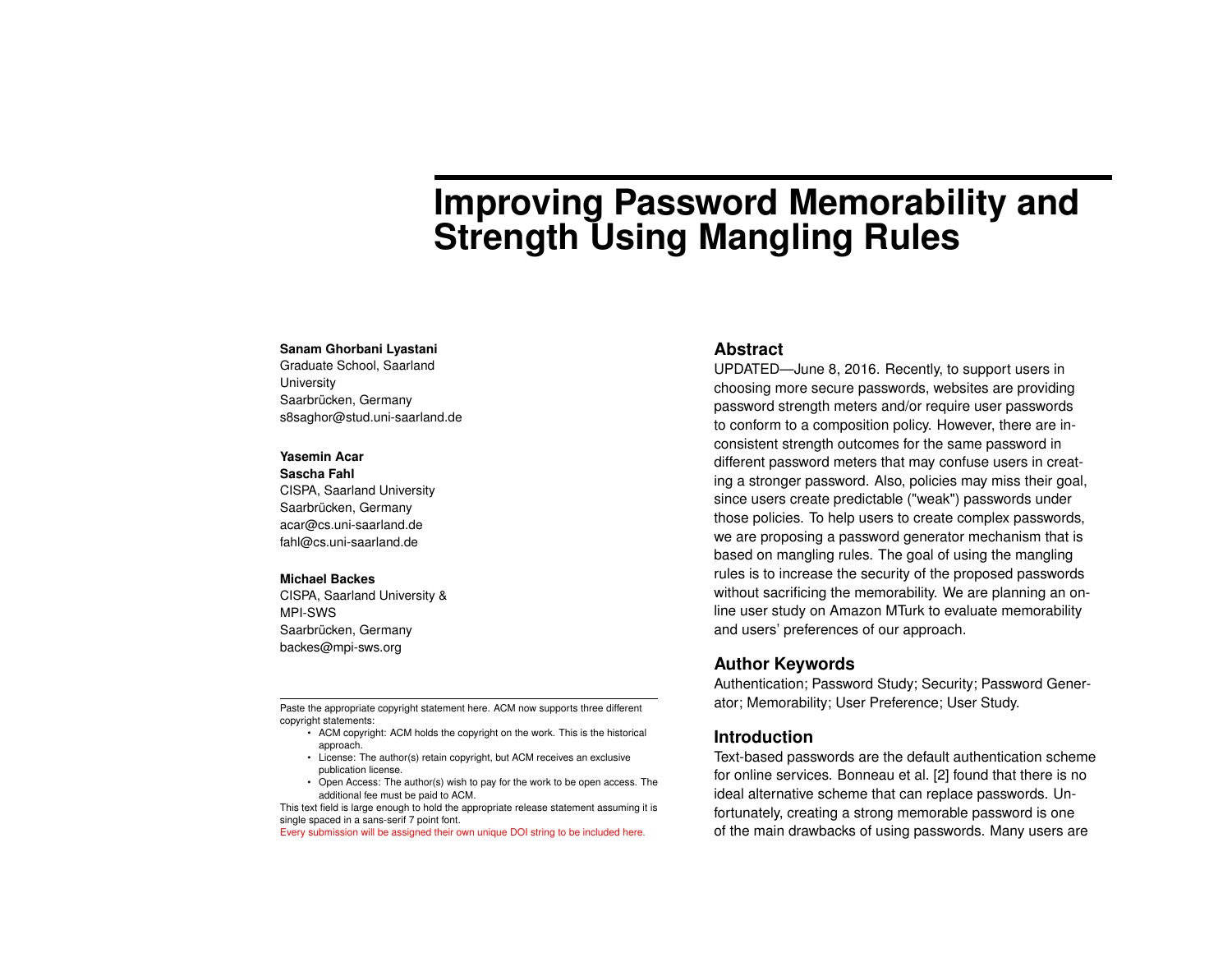selecting weak passwords which are too easy to guess [\[11\]](#page-5-0) by using cracking tools such as John the Riper or Hashcat.

Recently most websites provide password strength meters to alert their user for weak passwords. However, these mechanisms are mostly based on ad-hoc design [\[4\]](#page-4-1) which means that for example a password that is labeled as a weak password by one meter can be labeled as strong or very strong by a different password meter, which may confuse the users about their password's strength. Some web sites are giving password policies to the users, for instance "use at least one uppercase letter and lowercase letter, one digit and one symbol", to help them to create stronger passwords. The users might create passwords based on simple patterns and dictionary words, however, these created passwords can easily be cracked by using mangling rules<sup>[1](#page-1-0)</sup>. To prevent users from creating passwords crackable by mangling rules, we need new mechanisms to help users to create and choose passwords which are hard to guess by others, hard to crack by cracking tools but still memorable.

**Our goal.** While mangling rules are used by password crackers like John the Ripper to create new password guesses from existing ones, we are going to use such rules to generate stronger passwords that still contain linguistic structure to retain good memorability. The mangling rules should be designed to make a good trade-off between security (i.e. generate randomly) and usability (i.e. user-chosen). The goals of this study are to investigate *the memorability of the created password in long-term* and *which kind of generated passwords are selected by the users (users' preferences?)*

## **Related Work**

Password meters are telling the users whether their password is weak or strong.de Carnavalet et al [\[4\]](#page-4-1) found that each meter reacts differently to their dictionaries, e.g., a password labeled as weak by one meter, may be labeled as perfect by another meter.These drawbacks may confuse users in creating a stronger password. Also, they created dictionaries with mangled passwords using common mangling rules and leet transformations which overlap with leaked password databases and which show that real users chose passwords that can be cracked with mangling rules. Weir et al. [\[14\]](#page-5-1) automatically created a probabilistic contextfree grammar based upon a training set of previously disclosed passwords. This grammar then allowed them to generate word-mangling rules, and from them, password guesses to be used in password cracking. They tested their tools and techniques on real password sets and were able to crack 28% to 129% more passwords than John the Ripper.To help user to create stronger passwords, Forget et al. [\[6,](#page-4-2) [7\]](#page-4-3) proposed a password generator that uses persuasive technology to affect users to choose the stronger passwords by replacing or inserting random characters. Their results show that the mechanism had positive influence on users creating stronger passwords, however they did not test the long term memorability of proposed methods. All related work so far has shown that mangling rules can crack user passwords because users chose predictable passwords. Leversund [\[10\]](#page-4-4) proposes to add a limited amount of guaranteed security to explicit password creation policies by randomly selecting a policy when users create their passwords. Since the attacker would not know which set of rules the user created their password under, they would then have to structure their attack to target multiple creation policies. One potential problem with this, besides user annoyance, is that this approach does not stop a user from selecting a weak password under the random policy. Since

<span id="page-1-0"></span><sup>&</sup>lt;sup>1</sup>Mangling rules are transforming a dictionary word into another word. Mangling rules can describe the behavior of users, how they choose passwords and they used password cracking to emulate user behavior that should fit to the password policies.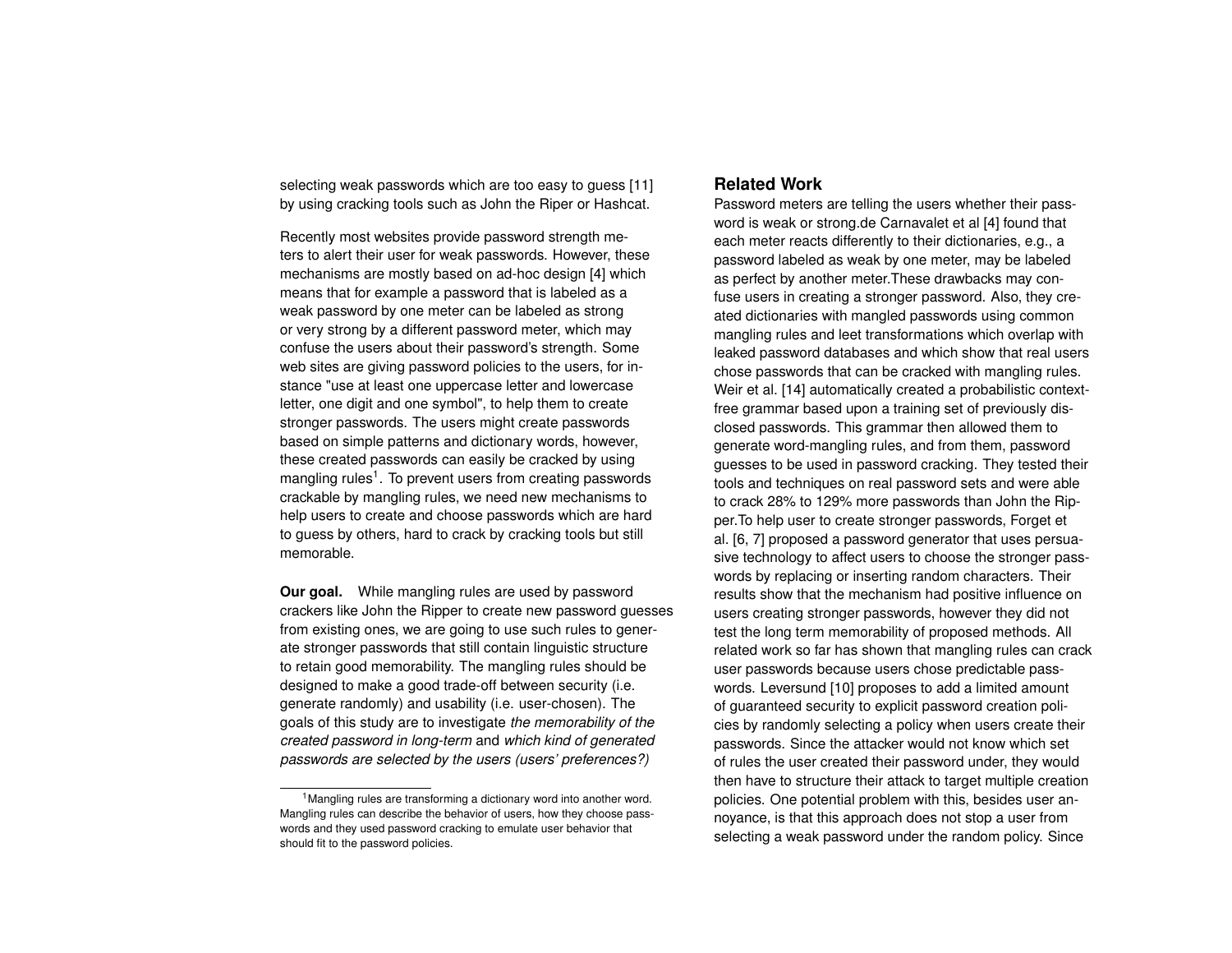the number of policies is finite, an attacker may still be successful by guessing the most common passwords for each policy.

# **Generate Passwords Based On Mangling Rules to Make Passwords Harder to Crack**

The goal of our work is to propose a password generator mechanism that is based on mangling rules to create stronger but also more memorable passwords. To achieve this goal, we have to find rules that on the one hand create a big enough password space and uncommon password patterns to make the generated passwords harder to guess for an attacker, on the other hand, the rules should preserve enough linguistic structure in passwords, in comparison to randomly generated passwords, to make them more memorable. In the end, our approach makes a trade-off in which passwords are stronger than typical user passwords, although not as strong as truly random passwords, while memorability stays unchanged or at least reasonable preserved.

**Mangling rules for password creation.** Since mangling rules describe how a word can be transformed, they could be also used to define rules for generating passwords. So each rule describes a password generator with a specific pattern and all rules together the entire password generator. For instance, a simple rule could be implemented that puts eight random digits at the end of the word or capitalizes random characters. Concrete example mangling rules that we implement for our work will be described in details later in this section.

Password generator tool. We are implementing our idea as a website using HTML and JavaScript. The user is requested to select a prime password (at least six characters) from a large dictionary (to have a meaningful word) and this

<span id="page-2-0"></span>

**Figure 1:** Generated passwords based on prime password.

prime password is used as input for mangling rules, which then generate the actual password choices that the user can select. To guarantee that the prime password that is entered by the participant is based on dictionary word, we provided an auto-completion based on a prime password dictionary (the alternative methods may be: spell checking, giving users word lists, etc). The password generator will take the prime password and transform it based on our mangling rules (see Figure [1\)](#page-2-0).

**Our example mangling rules.** Our generator provides passwords based on the following four sample rules :

- 1. Inserting 4 random characters, digits, or symbols at random position of prime password. In this rule we take prime word and inserting characters or digits at 4 random positions. We are using this rule to have a comparison with prior approach by Forget et al. [\[6,](#page-4-2) [7\]](#page-4-3)
- 2. Form email address-like password by appending second dictionary word with "@" symbol to prime pass-

**Examples of generated passwords with our mangling rules**

Prime password is "password"

```
Rule 1:
p!a1sw#ord
```
**Rule 2:** password@orange.kwn

**Rule 3:** passBOOKwordSKY

**Rule 4:** 2Password 1Tree 7Moon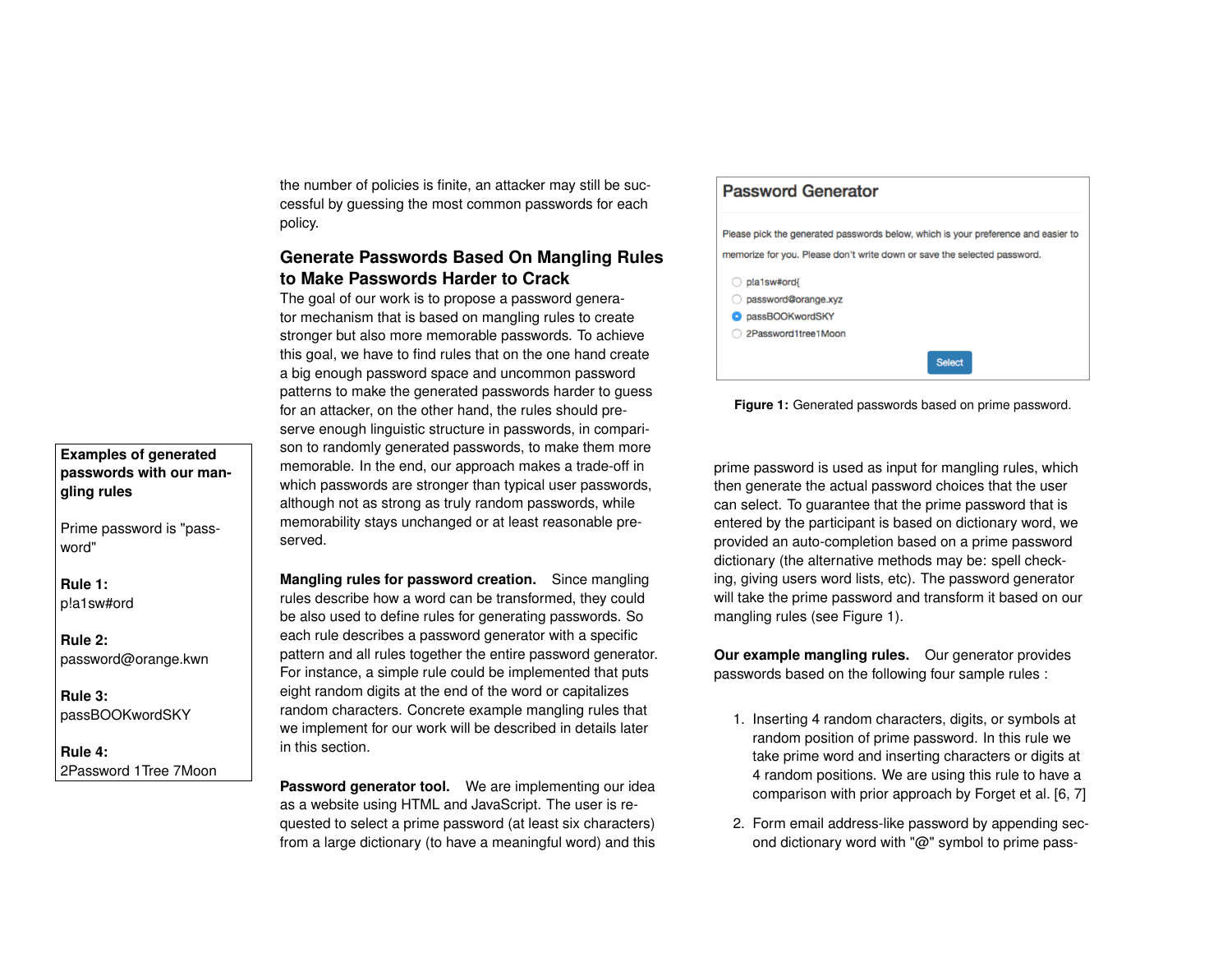| Shannon | NIST |
|---------|------|
| 48.20   | 27   |
| 47.80   | 25   |
| 51.54   | 33   |
| 55.83   | 39   |
|         |      |

<span id="page-3-0"></span>**Table 1:** The approximated Shannon and NIST entropy [\[3\]](#page-4-5) of our rules (prime password dictionary size 118,000† words or 40,000<sup>∗</sup> nouns; all prime passwords with length six).

| <b>Password Preferences</b>                                                  |  |  |  |  |                 |  |
|------------------------------------------------------------------------------|--|--|--|--|-----------------|--|
| Please rate every generated passwords based on your                          |  |  |  |  |                 |  |
| preferences. (1: not preferred; 5: highly preferred)                         |  |  |  |  |                 |  |
| pla1sw#ord{ $\bigcirc$ 1 $\bigcirc$ 2 $\bigcirc$ 3 $\bigcirc$ 4 $\bigcirc$ 5 |  |  |  |  |                 |  |
| password@orange.kwn 0102030405                                               |  |  |  |  |                 |  |
| passBOOKwordSKY 0102030405                                                   |  |  |  |  |                 |  |
| 2Password1Tree7Moon 0102030                                                  |  |  |  |  | $4^\circ$<br>-5 |  |
| <b>Submit</b>                                                                |  |  |  |  |                 |  |

<span id="page-3-1"></span>**Figure 2:** Asking participant preference for generated passwords.

word and appending three random characters with "." at end. The goal is to create passwords that have a similar pattern to an email address and it may be easily memorable

- 3. Break the prime password at a random hyphenation point, then insert first dictionary word in uppercase at this hyphenation point, and add a second dictionary word in uppercase at end of the prime word. This rule is similar to base16, but uses dictionary words and linguistic feature hyphenation.
- 4. Create "Baking recipe"-like password by concatenating multiple number + noun pairs. This generates passwords that are structured like baking recipes, which might also increase memorability.

The strength of those generated passwords depends on how complex the rules are and how big the input space of the prime dictionary is. We will use the approximate of Shannon entropy [\[5\]](#page-4-6) and the NIST entropy estimate [\[3\]](#page-4-5) to measure our rules' complexity. The Shannon entropy equation provides a way to estimate the average minimum number of bits needed to encode a string of symbols, based on the frequency of the symbols. Therefore, our rules have to decrease the possibility of guessing by increasing the amount of entropy. Table [1](#page-3-0) shows the calculated entropy for our example rules using prime passwords of length six, that means they are lower bounds for our entropy.

The implemented rules of our proposed method generate passwords with high entropy compared to common user passwords (for instance Weir et al. [\[13\]](#page-5-2) show that most passwords in the RockYou database have 14–21 bits NIST entropy [\[3\]](#page-4-5)). Further, it has been shown that entropy is not an effective metric for password security [\[9,](#page-4-7) [8,](#page-4-8) [1\]](#page-4-9).

Thus, to evaluate the strength of our generated passwords we will use the John the Ripper (JtR) password cracker with our mangling rules and dictionary of prime passwords to estimate how many passwords JtR can crack with a maximum number of guesses (for example, 1 billion guesses [\[13\]](#page-5-2)), using different cracking strategies [\[12\]](#page-5-3).

**Studying memorability and user preference.** We will evaluate the memorability and user preference of our scheme with a large-scale online user study on Amazon MTurk. Like prior password studies [\[8,](#page-4-8) [9\]](#page-4-7), our user study has two parts.

In the first part, there are four generated passwords that are provided by our generator, the participants have to pick one of those, basically, we assume the more memorable password will be chosen by the users. We ask the participants to not write down or save the selected password. To help the participants to memorize the chosen password, we ask them to re-enter the password a few times and also do a small distraction task. Then we will investigate the participants' preferences about the generated passwords using likert scales (see Figure [2\)](#page-3-1). The highest score will show which proposed mangling rules will be most acceptable by participants. Future work may focus on designing different mangling rules that resemble the ones that had the highest preference score in our study.

In the second part of our user study, the participants have to come back to our website one week later and re-enter the selected password. Thus, we can quantify how well users can remember the selected passwords and how many tries are needed to remember the selected password from the previous week.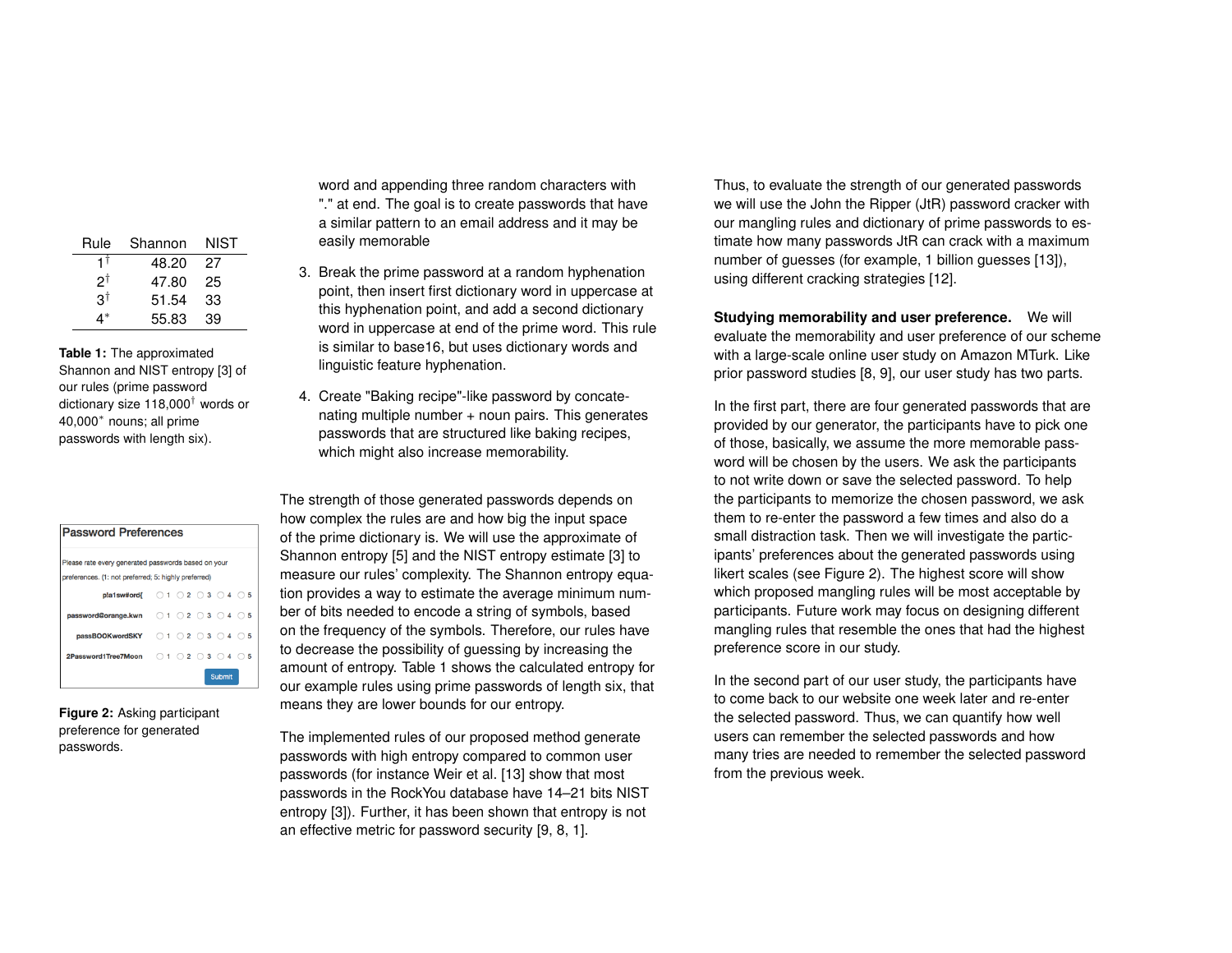# **REFERENCES**

- <span id="page-4-9"></span>1. Joseph Bonneau. 2012. Statistical Metrics for Individual Password Strength. In *Proceedings of the 20th International Conference on Security Protocols (SP'12)*. Springer-Verlag, Berlin, Heidelberg, 76–86. DOI: [http://dx.doi.org/10.1007/978-3-642-35694-0\\_10](http://dx.doi.org/10.1007/978-3-642-35694-0_10)
- <span id="page-4-0"></span>2. Joseph Bonneau, Cormac Herley, Paul C. van Oorschot, and Frank Stajano. 2012. The Quest to Replace Passwords: A Framework for Comparative Evaluation of Web Authentication Schemes. In *Proceedings of the 2012 IEEE Symposium on Security and Privacy (SP '12)*. IEEE Computer Society, Washington, DC, USA, 553–567. DOI: <http://dx.doi.org/10.1109/SP.2012.44>
- <span id="page-4-5"></span>3. William E. Burr, Donna F. Dodson, Elaine M. Newton, Ray A. Perlner, W. Timothy Polk, Sarbari Gupta, and Emad A. Nabbus. 2011. *SP 800-63-1. Electronic Authentication Guideline*. Technical Report. Gaithersburg, MD, United States.
- <span id="page-4-1"></span>4. Xavier de Carné de Carnavalet and Mohammad Mannan. 2014. From very weak to very strong: Analyzing password-strength meters. In *Network and Distributed System Security Symposium (NDSS 2014)*. Internet Society.
- <span id="page-4-6"></span>5. Sascha Fahl, Marian Harbach, Yasemin Acar, and Matthew Smith. 2013. On the Ecological Validity of a Password Study. In *Proceedings of the Ninth Symposium on Usable Privacy and Security (SOUPS '13)*. ACM, New York, NY, USA, Article 13, 13 pages. DOI:<http://dx.doi.org/10.1145/2501604.2501617>
- <span id="page-4-2"></span>6. Alain Forget, Sonia Chiasson, P. C. van Oorschot, and Robert Biddle. 2008a. Improving Text Passwords Through Persuasion. In *Proceedings of the 4th Symposium on Usable Privacy and Security (SOUPS '08)*. ACM, New York, NY, USA, 1–12. DOI: <http://dx.doi.org/10.1145/1408664.1408666>
- <span id="page-4-3"></span>7. Alain Forget, Sonia Chiasson, P. C. van Oorschot, and Robert Biddle. 2008b. *Persuasive Technology: Third International Conference, PERSUASIVE 2008, Oulu, Finland, June 4-6, 2008. Proceedings*. Springer Berlin Heidelberg, Berlin, Heidelberg, Chapter Persuasion for Stronger Passwords: Motivation and Pilot Study, 140–150. DOI:

[http://dx.doi.org/10.1007/978-3-540-68504-3\\_13](http://dx.doi.org/10.1007/978-3-540-68504-3_13)

- <span id="page-4-8"></span>8. Patrick Gage Kelley, Saranga Komanduri, Michelle L. Mazurek, Richard Shay, Timothy, Vidas Lujo Bauer, Nicolas Christin, Lorrie Faith Cranor, and Julio Lopez. 2012. Guess again (and again and again): Measuring password strength by simulating password-cracking algorithms. In *IEEE Symp. Security & Privacy*.
- <span id="page-4-7"></span>9. Saranga Komanduri, Richard Shay, Patrick Gage Kelley, Michelle L. Mazurek, Lujo Bauer, Nicolas Christin, Lorrie Faith Cranor, , and Serge Egelman. 2011. Of Passwords and People: Measuring the Effect of Password-Composition Policies. In *CHI'11*.
- <span id="page-4-4"></span>10. J. Leversund. 2010. The Password Meta Policy. http://securitynirvana.blogspot.com/2010/02/passwordmeta- policy.html. (2010).